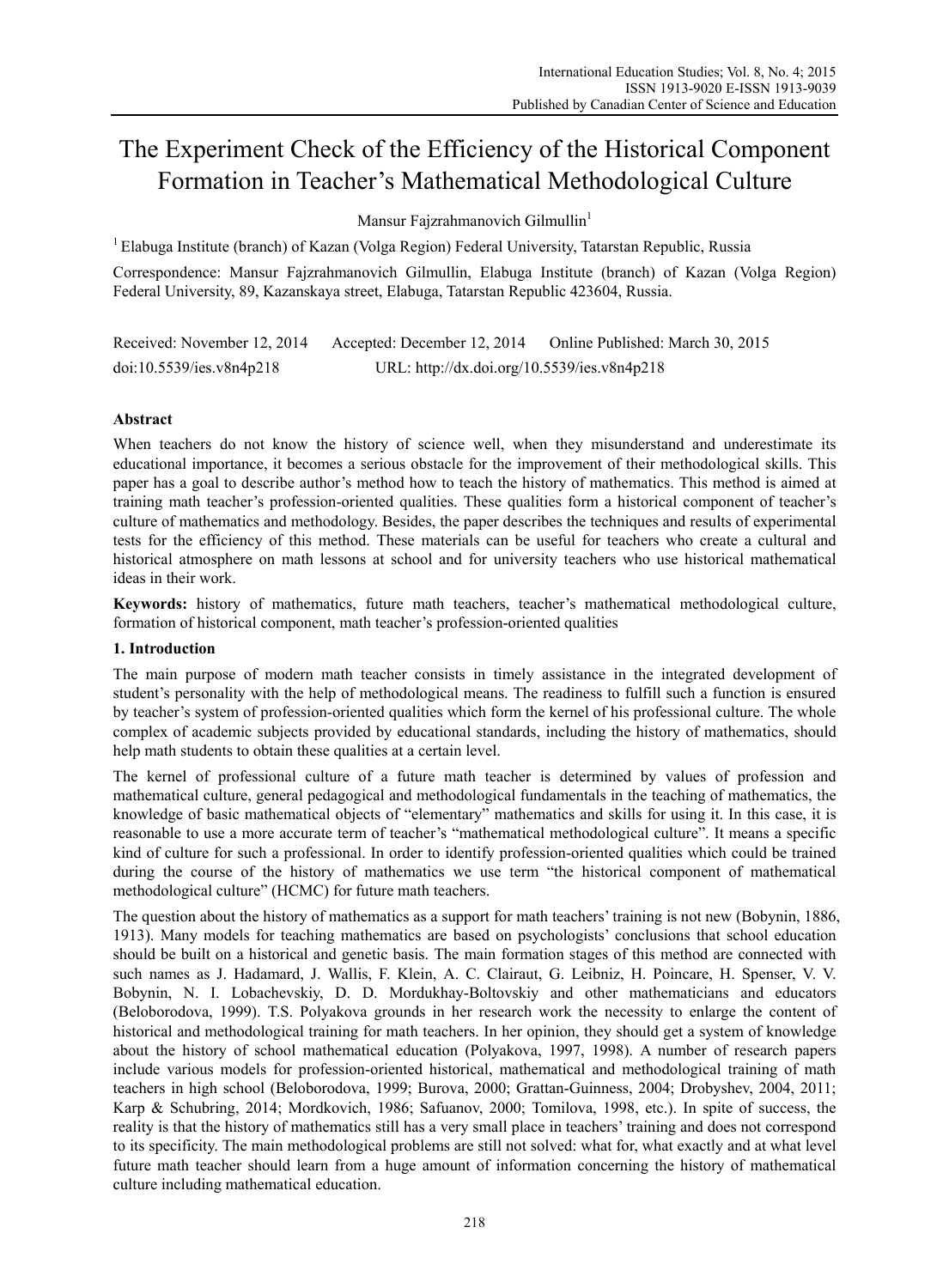The author carried out a poll to reveal students' attitude to the course of mathematics history and a test to identify a real level of knowledge on the history of mathematics. The research shows that only 52% of students think that the history of mathematics is useful to develop the interest in mathematics. The majority of respondents (90%) do not see any connection between the history of mathematics and the problems future profession. Their study of mathematics history generally boils down to some names and separate facts.

A poll among math teachers showed that the majority of them (95%) mainly use the materials on mathematics history in extracurricular and school research work with students to develop their interest. In the main study time, certain historical facts are given to students occasionally. Many teachers do not see any reason to use these facts systematically. At the same time, 68% of teachers assess their knowledge on the history of mathematics as inadequate but do not link it to their professional goals and culture.

So, we face a question how to ascertain the main direction for the study of mathematics history in teachers' training university, and, consequently, to develop a methodological basis (elements of theory, content and methods) for its implementation. All above mentioned determine the topicality of research on the formation of historical component of math students' mathematical methodological culture.

The research hypothesis is that the formation of historical component of students' mathematical methodological culture during the mathematics history course in teachers' training university will be effective if:

- Students are motivated to study the history of mathematics by the necessity to develop personal profession-oriented qualities connected with the usage of facts from mathematics history in future math teaching work;
- There are conditions and means for future teachers to use the potential of mathematics history in solving problems of research and education;
- Mechanisms and means for the formation of HCMC include training situations for professional development (TSPD), the series of training historical and methodological tasks (THMT), methods to solve them and also a dialogue between cultures in various forms, fragments of the regional, national and world history of mathematics and mathematical education.

## **2. Methods**

Traditional education was aimed at the acquisition of knowledge and skills accumulated before which form the basis of profession. We think that the main result determining the today's guideline of education is the formation of professional's culture. In new conditions, a great importance belongs to the experience of cognition carried out, inter alia, by means of mathematics itself. This experience should be enough for self-education and cultural use of gained knowledge. Now the main goal of higher education is to help students to develop professional skills to required level while studying. The character of education changes from the subject to the professional one and from the fundamental to functional one (Gilmullin, 2009).

## *2.1 Teacher's Mathematic and Methodological Culture*

We understand teacher's mathematical methodological culture as a specific kind of culture of a professional whose main activity is to teach mathematics at secondary school. We accept a model of professional's culture brought forward by Zhokhov (2007) as a starting point. Professional culture is thought to be an interpenetration and mutual supplement of the results of three processes:

Familiarization with knowledge from the relevant field. We designate the result of this process by "awareness" presented by a sum of information units considered necessary for this educational stage and "ability to use" knowledge at the level of professional means;

The improvement of operational fundamentals and professional means. The result is a skill to carry out activities necessary for one's profession or professional skills, though, for future teachers, it will be expressed in training;

It is reasonable to call the third process "dialogue" or rather "a dialogue of cultures" in a sense suggested by M.M. Bakhtin (Zhokhov, 2007). We designate the result of this process by "mutual understanding" or "readiness for the dialogue of cultures". In fact, they determine the interpenetration of meanings (saw, heard or read) and the belonging of different people to one type of culture.

The analysis of requirements to math teacher's training aimed at forming their professional culture makes it possible to identify the following constituents of mathematical methodological culture: content and knowledge; operation and activity; dialogue and reflection.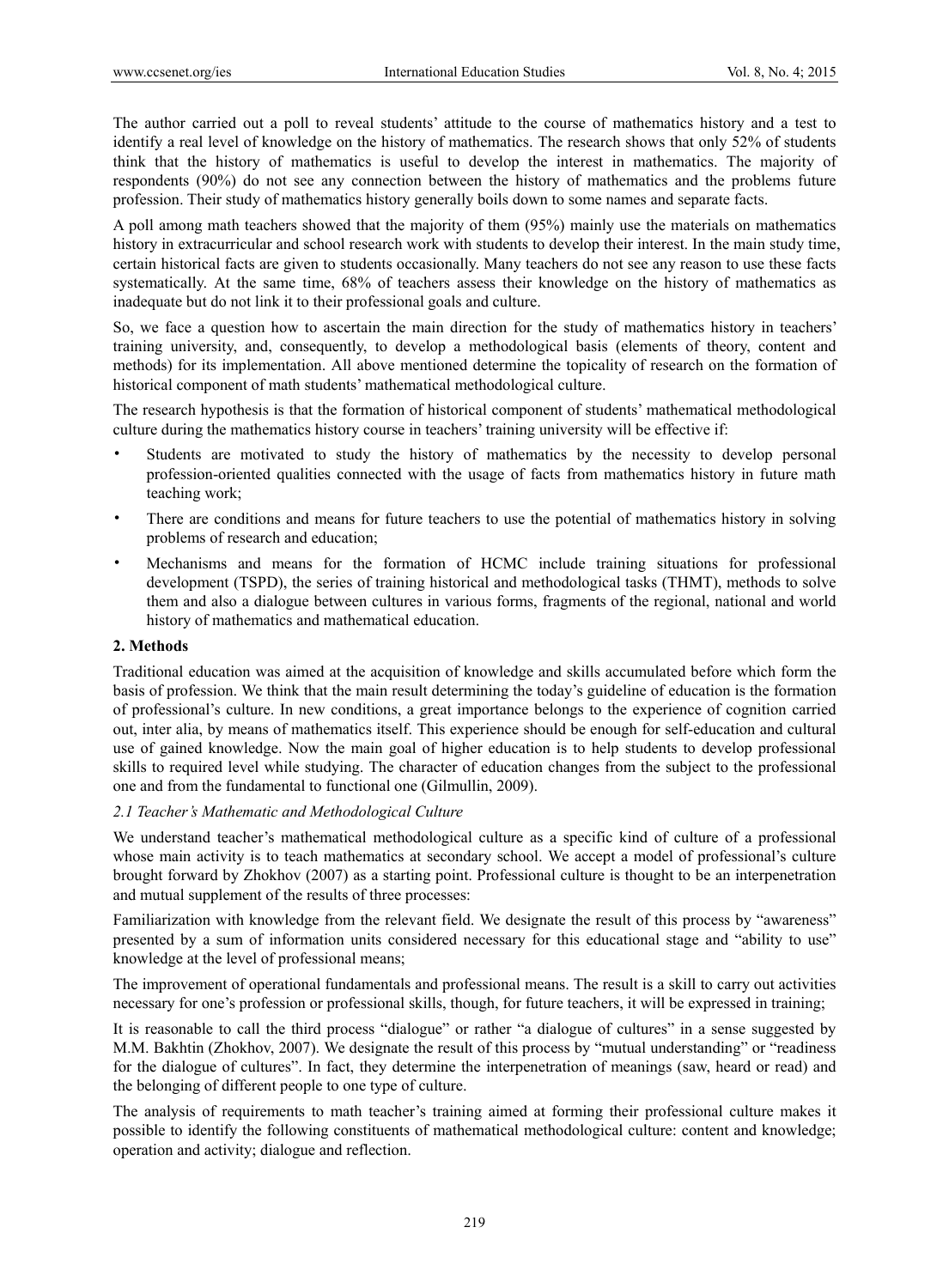# *2.2 The Historical Component of Mathematical Methodological Culture (HCMC)*

We modify professional's culture in accordance with the subject of research–a historical "section" of this culture.

The content-knowledge constituent is an informational basis for teacher's personal methodological system built on certain historical facts, the development regularities of mathematical culture or its separate content and methodological lines (numerical, algorithmic, algebraic, geometric, etc.) and the regularities of learning mathematics. The completeness criterion of this constituent is an ability to use knowledge on the history of mathematics at the level of educational means and, in future, at the level of teaching mathematics at school.

The main function of the operation-activity constituent of historical component is to promote the activity basis for student's professional culture. Its characteristic elements include the ability to learn professionally significant knowledge on the history of mathematics and to use them for solving professional problems. The skill in handling relevant methods of work forms its completeness criterion.

The dialogue-reflection constituent fulfils the coordinating and value-orientation functions. The completeness criteria of this constituent are dominant need for understanding the dialogue between different cultures and a positive tuning to use historical knowledge and experience in professional activity. The desire to join in the dialogue of cultures (a teacher and a student; methodological and content lines in teaching mathematics; mathematics as a science and a subject for study, etc.) and keep it running is one of its completeness indicators.

The content of HCMC constituents is formed by professional qualities sorted out to interconnected groups according to their professional direction (Table 1).

| The structure of historical component of mathematical methodological culture                                                                                        |                                                                                                                                                                                                                |                                                                                                                                      |  |  |  |  |
|---------------------------------------------------------------------------------------------------------------------------------------------------------------------|----------------------------------------------------------------------------------------------------------------------------------------------------------------------------------------------------------------|--------------------------------------------------------------------------------------------------------------------------------------|--|--|--|--|
| The dialogue-reflection<br>constituent $(1)$                                                                                                                        | The operation-activity constituent (2)                                                                                                                                                                         | The content-knowledge<br>constituent $(3)$                                                                                           |  |  |  |  |
| Professional motives, emotions<br>Professional skills<br>and evaluations                                                                                            |                                                                                                                                                                                                                | Professional knowledge                                                                                                               |  |  |  |  |
| 1) Connected with the dialogue<br>between cultures<br>evaluating<br>Reflecting.<br>2)<br>and<br>developmental<br>3) Value-orientation<br>4) Predictive, translating | 1) Goal-setting<br>study,<br>Connected with source<br>2)<br>analysis and synthesis<br>3) Organizational and constructive<br>4) Content-genetic<br>5) Content-methodological<br>6) Motivating and developmental | Analytical,<br>synthetic and<br>object ones<br>2) Methodological<br>3) Connected with the history<br>of motherland<br>4) Educational |  |  |  |  |

Table 1. The structural integrative model of historical component of mathematical methodological culture

The first constituent includes the following groups of qualities:

- Connected with the dialogue between cultures: desire to understand peoples actions, the importance of communication in profession; the ability to join in the dialogue between cultures, to create one's own objects of mathematical methodological culture and to assess them;
- Reflecting, evaluating and developmental: the ability to diagnose and assess the results of professional activity and to create conditions for students' self-development;
- Value-orientation: to identify the personal semantic and (or) methodological value of studied historical facts, to detect and understand their importance for educational problems;
- Predictive, translating: the desire and ability to predict the result of using detected means and methods in new conditions; the ability to transfer of acquired knowledge and actions into new situations and to construct them.
- The second constituent is defined as a whole set of the following professional skills:
- Goal-setting: to set goals for the use of historical materials in education, to analyze TSPB and THMT and to plan their use on math lessons;
- Connected with source study, analysis and synthesis: to work with sources; to analyze them; to adapt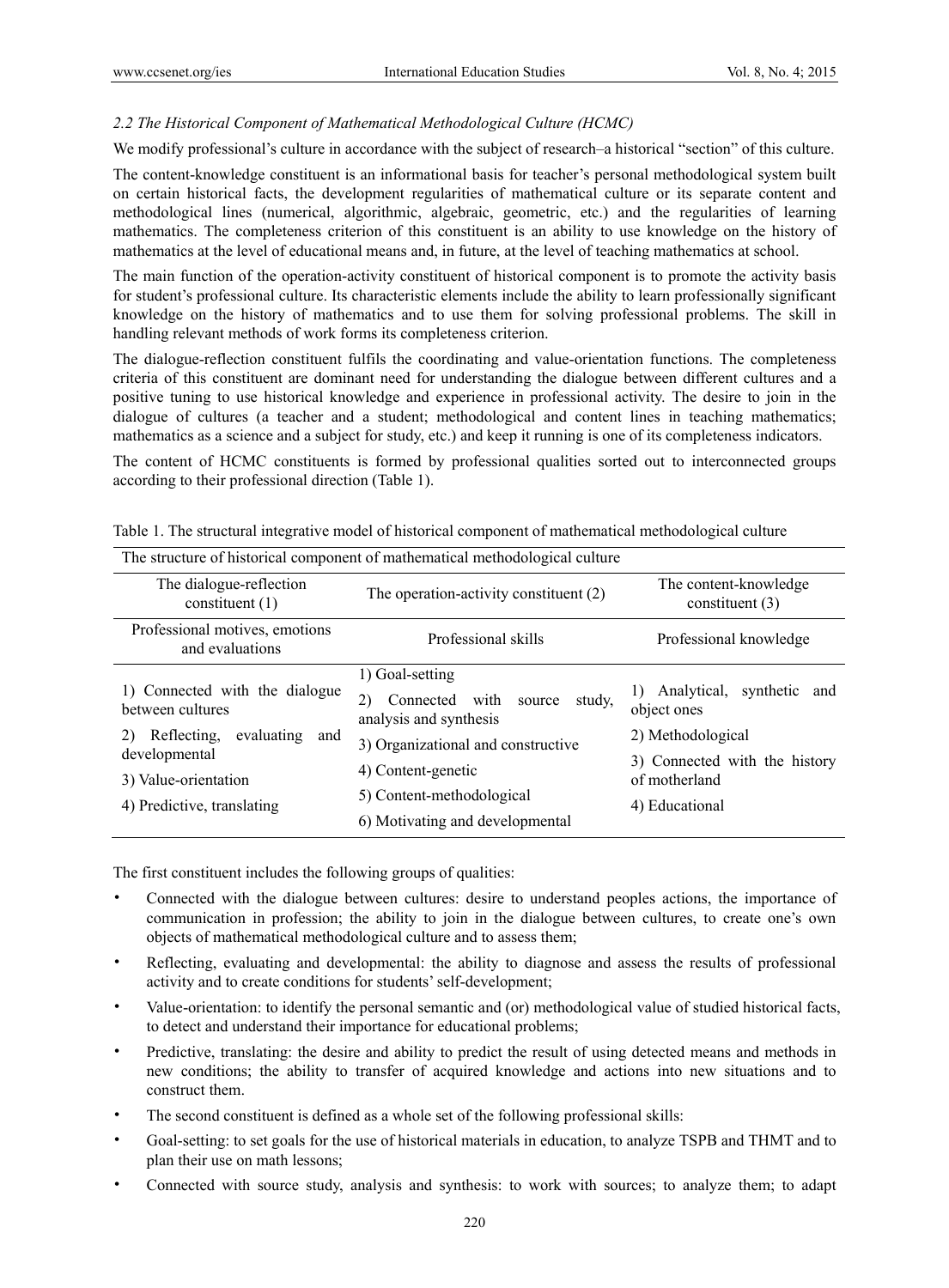mathematics history material to educational conditions; to study the experience of using historical material;

- Organizational and constructive: to build models and fragments of lessons using detected historical facts; to organize the training research for students;
- Content-genetic: the ability to make tables of significant stages of mathematics development; to formulate questions about the origin of notions;
- Content-methodological: to look through new literature on mathematics history and methodology regularly; to study the origin of content and methodological lines in the school course of mathematics;
- Motivating and developmental: to be aware of the necessity to use historical facts in teaching mathematics as an incentive for professional activity; to reexamine the knowledge on the history of mathematics.
- The content characteristic of the third constituent is defined as knowledge on the history of mathematics:
- object (analytical and synthetic) knowledge: to identify and know the characteristics of mathematical objects: the origin, personalities and dates; difficulties in understanding and use of an object, etc.;
- Methodological: to know the origin and use of general mathematical methods for cognition and training;
- Connected with the history of motherland: to know and use in cognition the history of development of national and regional mathematics and education;
- Educational: to know the origin of mathematical education, the origin of subjects included in the school course of mathematics, and the origin and history of content and methodological lines.

*2.3 The Completeness Levels of Historical Component of Mathematical Methodological Culture* 

The formation of HCMC is the process of filling student's personal experience of training and professional activity with separate but interconnected qualities our groups of qualities from its named constituents. The formation of HCMC is controlled by the methodological system of mathematics history teaching. The indication intensity of criteria for each constituent is the reason to discern "the levels of completeness" of future teacher's HCMC: initial, middle and high. They are determined by student's reproductive, reproductive-productive and creative activity respectively. The following table shows the schematic view of these levels (Table 2).

|                                     |                                                                                                                                                                                                                                      |                                                                                                                                                                                                                                                                                                                   | The constituents of historical component of mathematical methodological culture                                                                                                                                     |
|-------------------------------------|--------------------------------------------------------------------------------------------------------------------------------------------------------------------------------------------------------------------------------------|-------------------------------------------------------------------------------------------------------------------------------------------------------------------------------------------------------------------------------------------------------------------------------------------------------------------|---------------------------------------------------------------------------------------------------------------------------------------------------------------------------------------------------------------------|
| Levels                              | The dialogue-reflection<br>constituent                                                                                                                                                                                               | The operation-activity<br>constituent                                                                                                                                                                                                                                                                             | The<br>content-knowledge<br>constituent                                                                                                                                                                             |
| Initial<br>(reproductive)           | There is no any interest<br>in historical knowledge<br>and ways to use it in<br>The<br>education.<br>evaluation of one's own<br>knowledge and skills is<br>not developed.                                                            | The knowledge on the<br>history of mathematics<br>is not used in training<br>and teaching or is used<br>haphazardly. There are<br>no skills of working<br>with teaching material.                                                                                                                                 | The<br>knowledge<br>the<br>on<br>history of mathematics is<br>superficial, disjointed and is<br>not systematized.                                                                                                   |
| Middle<br>(reproductive-productive) | Students want to study<br>history<br>of<br>the<br>mathematics and to use<br>school.<br>Their<br>at<br>it<br>self-appraisal<br><i>is</i><br>adequate. There is no<br>readiness<br>transfer<br>$\mathsf{to}$<br>knowledge and actions. | The style of learning is<br>based on copying the<br>of other<br>experience<br>teachers that is<br>not<br>for<br>necessary<br>an<br>individual<br>of<br>system<br>teaching.<br>There<br>are<br>elements of information<br>adaptation to use it in<br>training<br>future<br><sub>or</sub><br>professional activity. | knowledge<br>The<br>the<br>on<br>of<br>history<br>mathematics<br>includes separate facts or<br>groups of facts. There is<br>systematization on different<br>bases and spontaneous links<br>with professional goals. |
| High<br>(creative)                  | stable<br>There<br><i>is</i><br>a<br>for<br>motivated<br>need<br>forming<br>personal                                                                                                                                                 | The techniques how to<br>historical material<br>use<br>teaching<br>in<br>are                                                                                                                                                                                                                                      | The professional knowledge<br>on the history of mathematics<br>is mastered to a level of                                                                                                                            |

|  |  |  | Table 2. The completeness levels of historical component of mathematical methodological culture |  |  |  |  |
|--|--|--|-------------------------------------------------------------------------------------------------|--|--|--|--|
|--|--|--|-------------------------------------------------------------------------------------------------|--|--|--|--|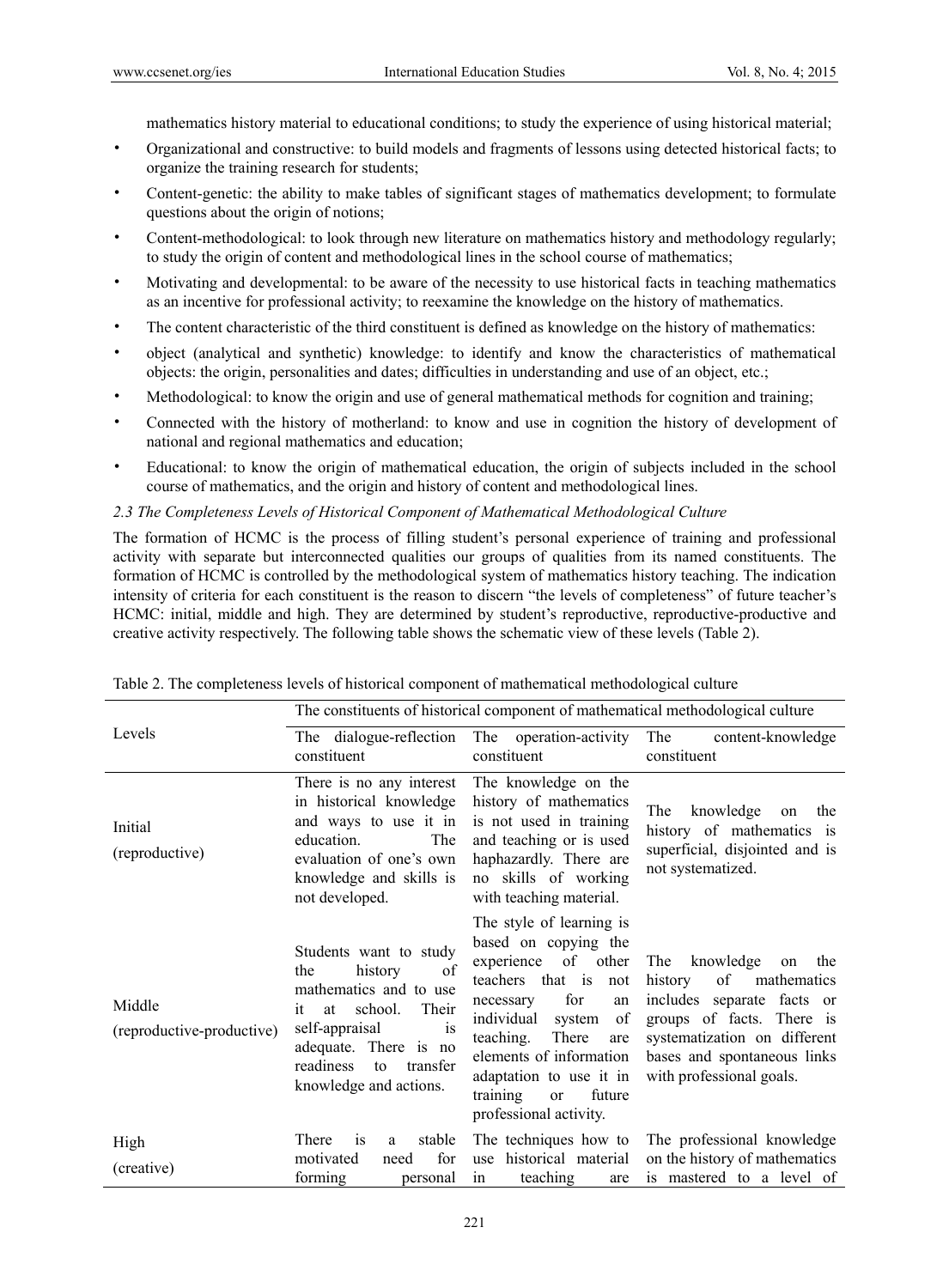| profession-oriented  | Students<br>mastered.                                                   | personal instruments for                                                  |
|----------------------|-------------------------------------------------------------------------|---------------------------------------------------------------------------|
|                      |                                                                         | qualities. The ability of search for new forms mathematical cognition and |
|                      | control and self-control and methods for work means                     | for<br>teaching                                                           |
|                      | is strongly pronounced, on the basis of mathematics at                  | school.                                                                   |
| <b>The</b>           |                                                                         | fragments of mathematics history. Knowledge is complete and               |
| experience           | of Students acquire a habit systematized by                             | separate                                                                  |
|                      |                                                                         | transferring acquired to search for facts of content-methodological lines |
|                      | knowledge and actions mathematics history, to or mathematical theories. |                                                                           |
| the<br><sub>on</sub> | history of process them creatively                                      |                                                                           |
| mathematics into new | and include them in                                                     |                                                                           |
| conditions.          | their<br>personal                                                       |                                                                           |
|                      | professional experience.                                                |                                                                           |

## *2.4 Training Situations for Professional Development (TSPD)*

The methodological system for teaching the history of mathematics described in this paper uses a system of training situations as one of the main means to form the elements of mathematical methodological culture of future teachers. Training situation is a certain combination of conditions which can appear while training. They can be spontaneous or created by a teacher to reach the goals of education using relevant means. The second alternative is preferred. Usually, this is a whole set of problems to be solved. We use training situations interesting from the viewpoint of HCMC formation. We call them "training situations for professional development" (TSPD). They require solving actions and thus promote the formation of student's profession-oriented qualities.

A "training historical and methodological task" (THMT) is the organizing kernel of TSPD. THMT materializes TSPD in a form of concrete task with historical and mathematical content and contains a system of knowledge revealing the whole range of contradictions in this TSPD. If solved successfully, these tasks help to achieve the intended educational results.

Here is an example of TSPD.

TSPD-1. (Type: search mobilization; historical analysis and synthesis; prediction). In everyday life, man sometimes faces the names of large numbers. Future math teachers will have to answer students' questions, such as "What is "trillion" and why is it called so?" How to explain this? Is there any regularity in number names?

THMT-1. Italian traveler Marco Polo (1254-1323) is believed to be the first who used term "millionе"–"a large thousand". Nicolas Chuquet (1445-1500), a French mathematician and doctor, introduced such terms as billion, trillion and so on up to nonillion in his treatise "The Science of Numbers in Three Parts" (1484).

Tasks: 1. Describe mathematical objects these terms are used for. Describe their origin. Find out what the latest term means. If possible, continue this row of terms. 2. Analyze how these terms are used today in comparison with Chucuet's times. Do they include such terms as "octillion" and "milliard" and what do they signify? 3. What names large numbers had in different nations at different times? Compare historical information about this issue connected with Slavs and Hindus. 4. In what modern field of knowledge man faces the necessity to name large or small numbers? What terms he uses for this? Recollect astronomy, information science and other fields. Explain what "nanotechnology" is from the viewpoint of the general principle.

The salvation of this TSPD takes part in forming the next group of qualities inherent in HCMC: knowledge about the origin and practical application of mathematical objects which can be found in training texts; knowledge about content-methodological lines of school mathematical course; the ability to find in known sources the well-grounded answers to the questions about knowledge objects; the ability to use knowledge about the history of mathematics to identify links between objects; skills in investigating the etymology of each mathematical term; work with etymological dictionaries and so on.

For the integrated quantitative assessment of THMT, a term of "THMT potential" is introduced. The results of task solution made by a student characterize some formed quality which enters one or another group of HCMC qualities. Then the THMT potential is set by a vector (K, AS, D) where each coordinate takes its value from a relevant sequenced collection: K = {K-1, K-2, K-3, K-4}, AS = {A-1, A-2, A-3, S-1, S-2, S-3}, D={D-1, D-2, D-3, D-4}. Here the collection of values for each component of this vector corresponds to the quantity of its characteristics in Table 1. Letter K and AS signify knowledge, abilities and skills accepted in the standards of student's progress in training course. That is why they are the first components of the vector though they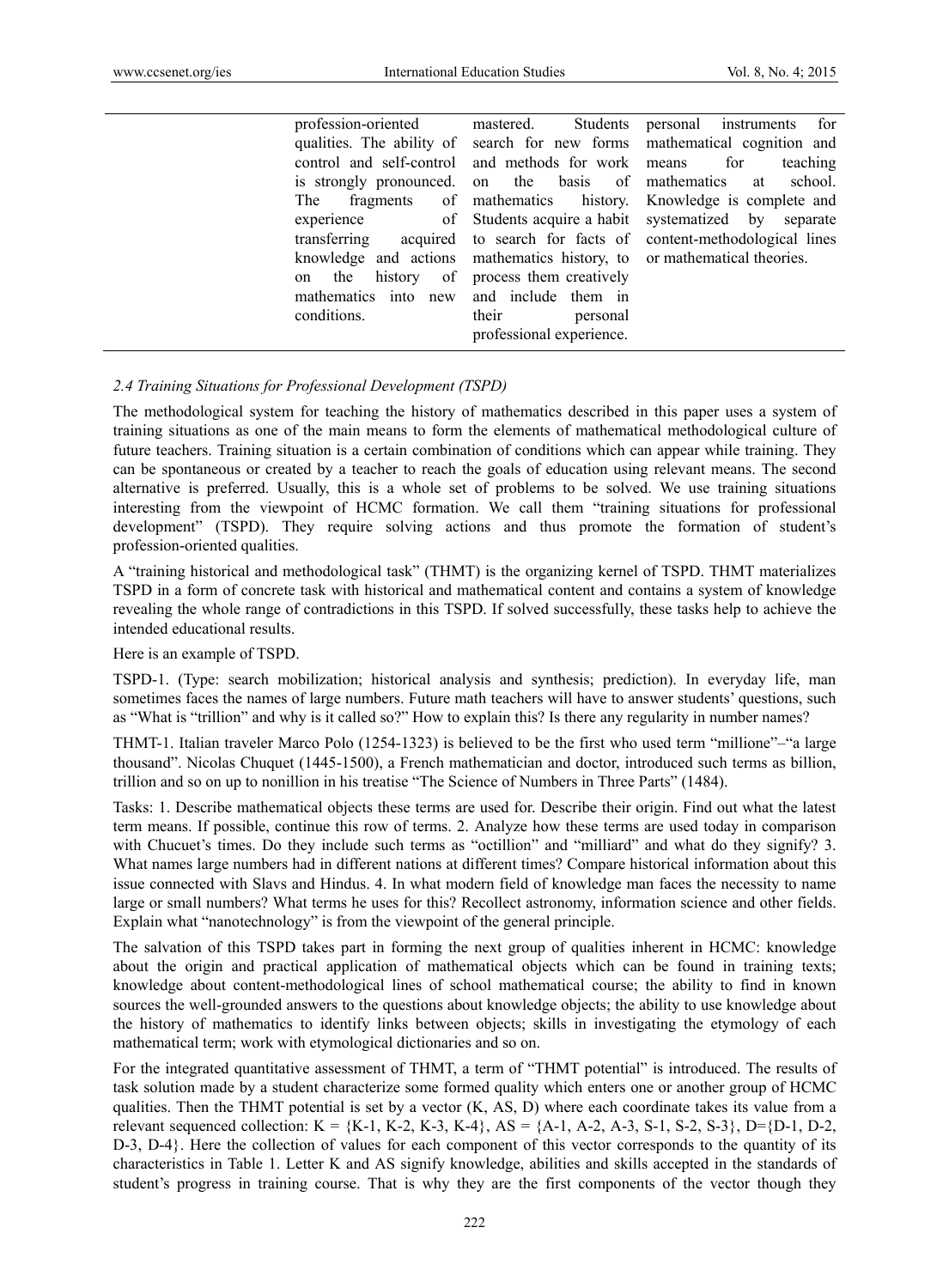correspond to the second and the third columns of Table 1. Letter D signifies the third characteristic of the potential – the dialogic one (the first column of the same table). If THMT takes part in forming one of the four qualities of the content-knowledge group of HCMC (the third column of Table 1), parameter K gets value H (high). If the task is not aimed at this, the value of this parameter is signified by letter A (absent). We assess the capabilities of task to form this quality by an ordinal scale {initial–I, middle–M, high–H}. For example, the potential of the THMT-1 is set by collections  $K = {H,A,H,H}, AS = {H,H,H,H,H,H}, D = {H,H,A,H}.$  THMT solved by a certain student can be used for the integrated assessment of some qualities from three constituents of HCMC formed in this student.

#### **3. Findings**

#### *3.1 Experimental Methods*

The effectiveness of developed methods was tested experimentally on the basis of the Physics and Mathematics Faculty of Yelabuga Institute of Kazan Federal University (former Yelabuga State Teachers' Training University) in 2004-2009. The experiment had three stages: statement, search and formation. All the stages are logically interconnected but each of them has its own goals, objectives, means and methods. In general, the experiment was to test the hypothesis about the conditions for effective HCMC formation of a future teacher. During the experiment, a group of students underwent a purposeful influence with the help of a new methodological system.

While training teachers in the history of mathematics, it is necessary to assess the characteristics of separate students or groups of them, i.e. how close they are to the goal of training. In traditional teaching of mathematics history, they assess knowledge on the origin and development of mathematics. In experimental teaching of mathematics history, other goals are set and other means are used. The objects should be assessed by the indicators adequate to the goals of training and research (Novikov, 2004; Afanasyev, 2007). The general theory of measuring describes various methods for transforming data obtained by various scales and methods for making decisions on them. The majority of them can be used in teaching the history of mathematics. First of all, it is necessary to ascertain the content aspects of measuring for such training: how to measure, what to measure and what the criteria of effectiveness are. The usual form of evaluating the state of an object is testing (Tomilova, 1998, 2001). Mostly, the number of correct answers is the result of measurements. They are shown in a ratio scale. Then goes aggregated (joint) information about the group: the number of members with one or another level of knowledge (for example, low, middle or high). The measurement can look like a test or a poll.

## *3.2 Diagnostic Techniques for the Completeness of Historical Component*

Now we will describe the method of statistical calculations performed during the experiment. Students in experimental and control groups were compared by the indexes of HCMC completeness at the beginning and at the end of the experiment in general and by separate constituents.

An important requirement for the experiment is the relatively equal initial level of tested quality that students display in experimental and control groups. The Pearson's chi-square criterion  $(\chi^2)$  and the Wilcoxon-Mann-Whitney criterion (WMW) were used to evaluate the statistical significance of equal or different levels of competence in student groups by different methods.

The experimental group contained students  $(N=24)$  who study the course "mathematics and informatics". The control group contained students (M=20) who study the course "informatics and mathematics". The contingent of students in these two groups has no any statistical significance at the beginning of the experiment. This fact is confirmed by the test assessment of the initial completeness level of HCMC and its separate constituents. The test mostly included tasks assessed only by one qualitative indicator from K-1–K-4 (the content-knowledge constituent). At first, these tasks (Part 1) were assessed only by the fact of correctness and were used to put data in the ratio scale as a number of correctly solved tasks. The second part of the test consisted of THMT. After that both parts were assessed in an ordinal scale. So, matching characteristics of the two groups was detected by two methods.

I. The test method of unambiguous assessments by ratio scale

It is carried out by a well-known Wilcoxon's statistical W-criterion.

II. The diagnostic method of integral assessments by ordinal scale

This method uses information about how both parts of the test were fulfilled. The assessments have a three-valued (L=3) ordinal scale {initial, middle, high}. First of all it is necessary to distribute the students of experimental and control groups by these categories. The difficulty is that the task has many criterion and the assessments are integrated. This scale does not afford summing marks. Besides, it is forbidden to compare levels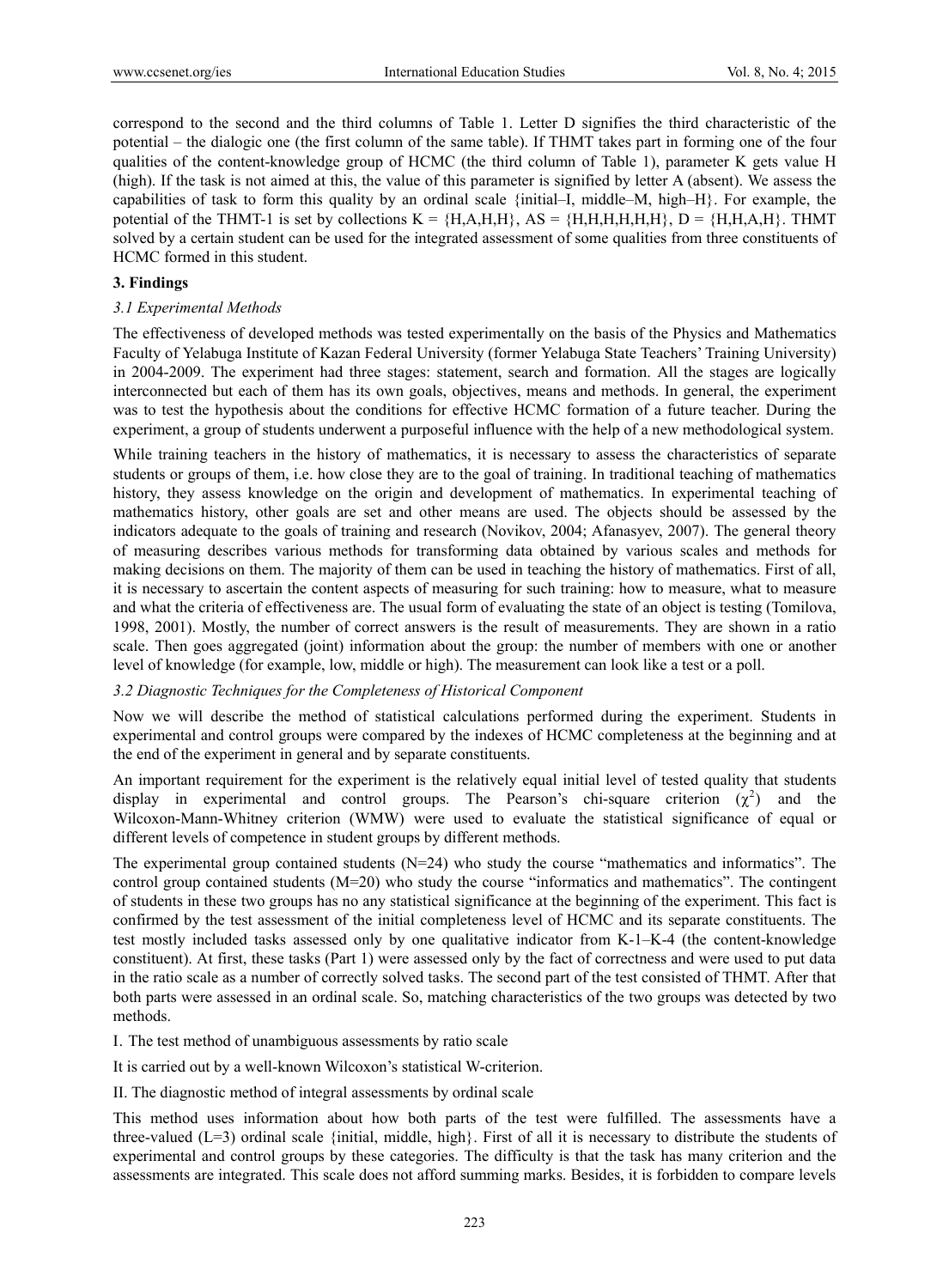from different groups of qualities.

At first, the assessment is performed by each of HCMC constituents (K, AS and D) for each student separately. For example, let us consider an assessment by the K constituent (professional knowledge). Each task is assessed by set {K-1, K-2, K-3, K-4}. Each coordinate has values H (high), M (middle) or I (initial) if it is assessed for this task. The assessment is absent only if this parameter is not taken into account. The aggregated assessment of each THMT task is found by each student with the help of vector  $(a_1, a_2, a_3)$ , where nonnegative whole numbers *а1, а2, а<sup>3</sup>* signify the number of marks I, M and H respectively.

If  $a_1 = 0$ , condition  $a_2 > a_3$  is checked. If it is met, the aggregated assessment is M, otherwise H.

If  $a_1>0$  и  $a_1> a_2+a_3$  the assessment is I, otherwise M.

According to these rules, every student gets a single aggregated assessment for each constituent and a general assessment for all components. Then these data is used to characterize groups by the number of students distributed by three levels of HCMC completeness. Then these data is processed using the Pearson's chi-square criterion  $(\chi^2)$ .

Suppose the number of members assessed by the completeness level of measured indicators is set for the experimental and control groups of vector  $(n_1, n_2, n_3)$  and  $(m_1, m_2, m_3)$  when the order is: "initial", "middle", "high".

The empirical value  $(\chi^2)$  [chi-square] is calculated using formula

$$
\chi_{\text{exp}}^2 = NM \sum_{i=1}^L \frac{\left(\frac{n_i}{N} - \frac{m_i}{M}\right)^2}{n_i + m_i}.
$$

Then this value is compared with the table value of  $(\chi^2)$  [chi-square] when significant level is 0.05  $\chi^2_{0.05} = 5.99$ and a conclusion is made about the reliability of coincidence in compared samples.

The final test is processed using the same diagnostic methods. The test consists of two parts. The first part includes tasks of two levels. The first level of tasks checks the closed factual knowledge with the possibility to choose the only one or several correct answers. The second level contains creative tasks requiring the ability to analyze and make conclusions. These are open tasks with a direct input of answers and tasks to ascertain correspondence or order. All tasks are assessed unambiguously and processed using the first method. The second part consists of training tasks on the history of mathematics. They have different levels of difficulty and different potentials. The results of this part of the test are processed by the second method.

#### *3.3 Data Processing*

#### 1) Measuring the initial condition of the groups

Here are the calculations of the initial measurement test. In this case, we used one THMT with potential:  $K =$  ${H,H,A,H}$ ,  $AS = {H,H,A,H,M,H}$ ,  $D={H,A,A,H}$ . After the test is complete, the data is processed and the results are put in "The Record of Tests" for each group (Table 3). It contains the results obtained by each student. In the first part of the test, it is possible to write down only the number of correctly solved tasks. Letters H, M and I are put in each position and characterize the expert assessments of completeness level for each group of qualities.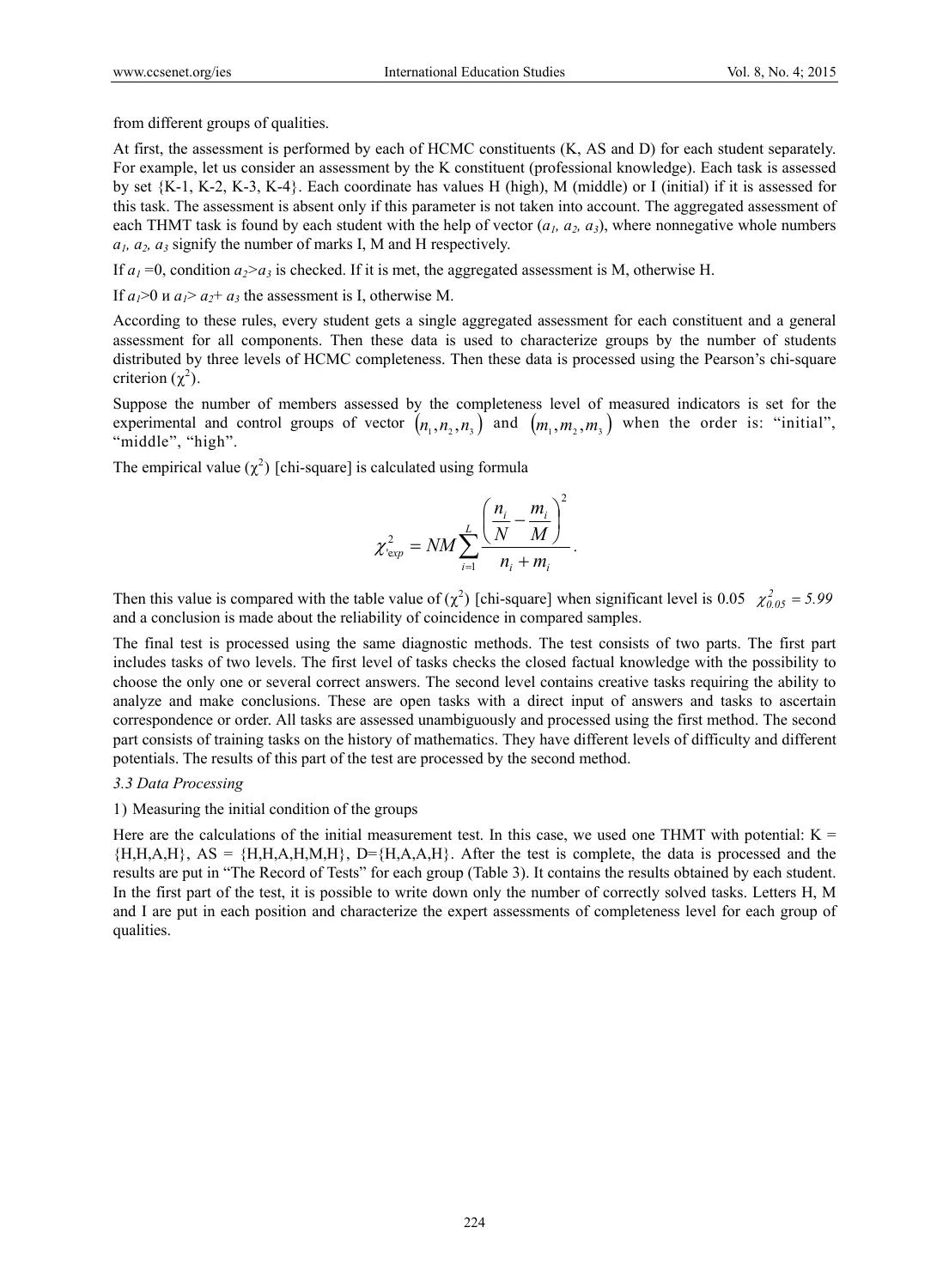|                |       |              |       |                | Experimental group |             |   |       |             |       |              |             | Control group  |   |       |         |
|----------------|-------|--------------|-------|----------------|--------------------|-------------|---|-------|-------------|-------|--------------|-------------|----------------|---|-------|---------|
|                |       | $\mathbf{1}$ |       | $\overline{2}$ |                    | 3           | . |       | 24          |       | $\mathbf{1}$ |             | $\overline{2}$ | . |       | 20      |
|                | $P-1$ | $P-2$        | $P-1$ | $P-2$          | $P-1$ $P-2$        |             |   | $P-1$ | $P-2$       | $P-1$ |              | $P-2$ $P-1$ | $P-2$          |   | $P-1$ | $P-2$   |
| $P-1$          | 8     |              | 6     |                | $\overline{4}$     |             |   | 5     |             | 9     |              | 7           |                |   | 6     |         |
| $K-1$          |       | H            |       | $\mathbf M$    |                    | $\mathbf I$ |   |       | H           | H     | $\mathbf M$  |             | $\mathbf M$    |   |       | $\bf I$ |
| $\overline{2}$ |       | $\mathbf M$  |       | $\mathbf I$    |                    | $\mathbf I$ |   |       | $\mathbf M$ |       | M            |             | $\bf{I}$       |   |       | I       |
| $\overline{3}$ |       |              |       |                |                    |             |   |       |             |       |              |             |                |   |       |         |
| $\overline{4}$ |       | $\mathbf M$  |       | $\mathbf M$    |                    | $\mathbf I$ |   |       | $\mathbf M$ |       | $\mathbf I$  |             | $\bf{I}$       |   |       | I       |
| $A-1$          |       | $\mathbf M$  |       | $\mathbf M$    |                    | $\mathbf I$ |   |       | $\mathbf M$ |       | $\mathbf M$  |             | $\mathbf M$    |   |       | I       |
| $\overline{2}$ |       | $\mathbf M$  |       | $\mathbf M$    |                    | $\bf{I}$    |   |       | $\mathbf M$ |       | H            |             | $\mathbf M$    |   |       | I       |
| $\overline{3}$ |       |              |       |                |                    |             |   |       |             |       |              |             |                |   |       |         |
| $S-1$          |       | $\rm I$      |       | $\bf{I}$       |                    | $\mathbf I$ |   |       | $\mathbf M$ |       | M            |             | $\mathbf M$    |   |       | $\rm I$ |
| $\overline{2}$ |       |              |       |                |                    |             |   |       |             |       |              |             |                |   |       |         |
| $\overline{3}$ |       | $\mathbf M$  |       | $\mathbf I$    |                    | $\mathbf I$ |   |       | M           |       | $\mathbf M$  |             | $\mathbf M$    |   |       | I       |
| $D-1$          |       | $\mathbf M$  |       | $\bf{I}$       |                    | $\bf{I}$    |   |       | M           |       | M            |             | M              |   |       | I       |
| $\overline{2}$ |       |              |       |                |                    |             |   |       |             |       |              |             |                |   |       |         |
| $\overline{3}$ |       |              |       |                |                    |             |   |       |             |       |              |             |                |   |       |         |
| 4              |       | $\mathbf M$  |       | $\bf{I}$       |                    | $\mathbf I$ |   |       | M           |       | M            |             |                |   |       | I       |

Table 3. The record of tests

I. Now let us process data obtained during the test using such method as "The Test Assessment of Unambiguous Assessments by Ratio Scale". The working hypotheses are:  $H_0$  (zero)–the completeness levels of HCMC in control and experimental groups are equal;  $H_1$  (alternative)–the levels are statistically different. The required samples are found as numbers of correctly solved tasks in groups. The calculation data are given in Table 4. Conclusion: the characteristics of compared samples coincide with significance level 0.05. It means that there is no reason to reject the zero hypothesis.

Table 4. The calculation of empirical value for the WMW criterion of the initial state of experimental and control groups

| of<br>No.<br>a<br>EG<br>member |                 | Experimental group: the<br>number of tasks solved<br>correctly by<br>EG<br>a<br>member $(N=24)$ | The number of CG No. of a CG<br>members<br>who<br>solved correctly the<br>largest number of<br>tasks | member | Control group: the number<br>of tasks solved correctly by<br>a CG member (M=20) |      |
|--------------------------------|-----------------|-------------------------------------------------------------------------------------------------|------------------------------------------------------------------------------------------------------|--------|---------------------------------------------------------------------------------|------|
|                                | $\mathcal{X}_i$ | Rank                                                                                            | $a_i$                                                                                                |        | $y_i$                                                                           | Rank |
|                                | 8               | 38.5                                                                                            | $\mathfrak{D}$                                                                                       |        | 9                                                                               | 41.5 |
|                                | 6               | 21.5                                                                                            | 6                                                                                                    |        |                                                                                 | 33.5 |
|                                | 4               | 9.5                                                                                             | 15                                                                                                   | 3      | 9                                                                               | 41.5 |
|                                |                 | 33.5                                                                                            |                                                                                                      | 4      | 8                                                                               | 38.5 |
|                                | 6               | 21.5                                                                                            | 6                                                                                                    | 5      |                                                                                 | 21.5 |
| 6                              | 9               | 41.5                                                                                            | 0                                                                                                    | 6      | 6                                                                               | 21.5 |
|                                | 6               | 21.5                                                                                            | 9                                                                                                    |        | h                                                                               | 21.5 |
| 8                              | 4               | 9.5                                                                                             | 15                                                                                                   | 8      |                                                                                 | 33.5 |
| 9                              | 4               | 9.5                                                                                             | 15                                                                                                   | 9      |                                                                                 | 3    |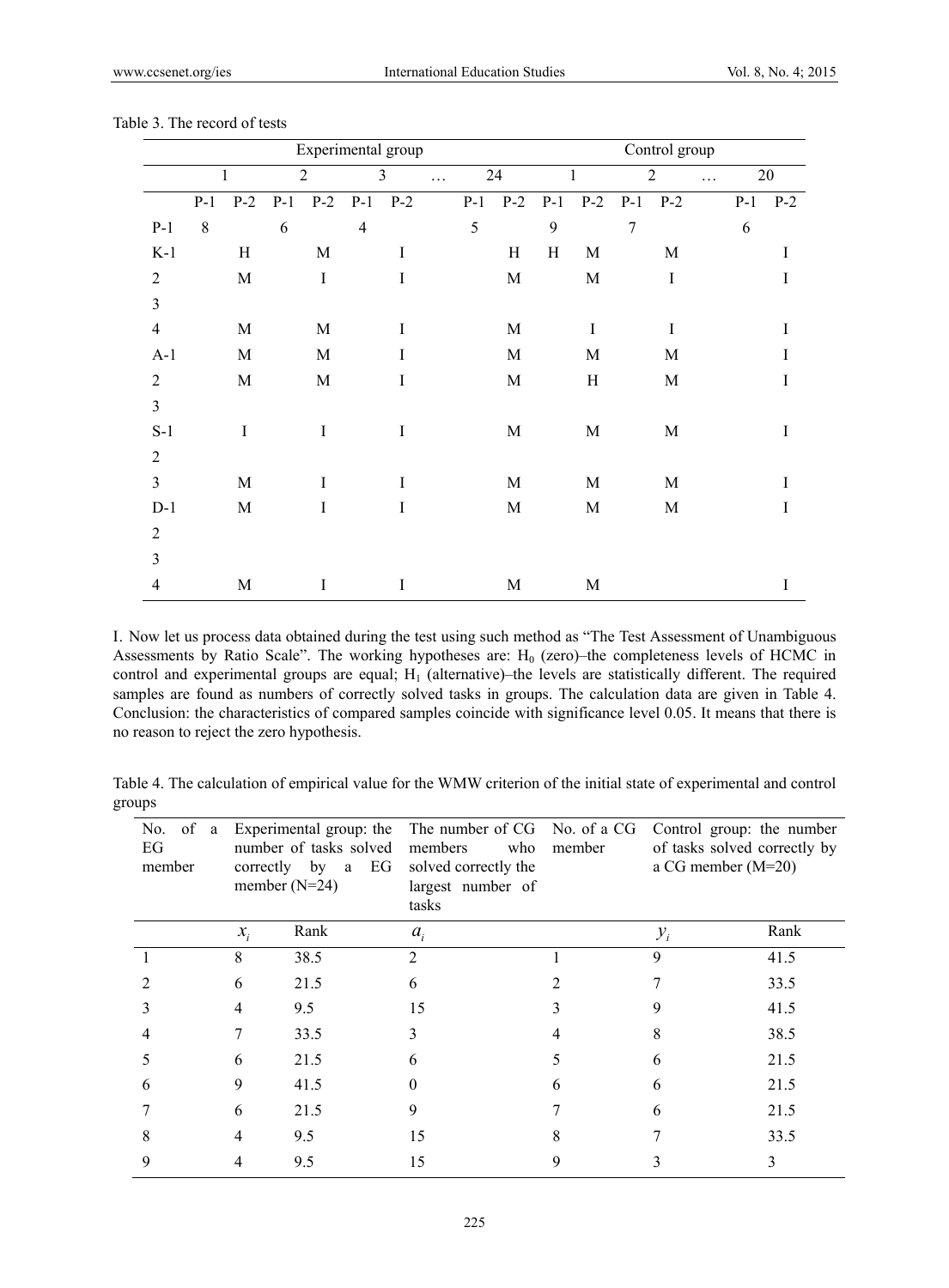| 10                                                                         | $\overline{3}$ | $\overline{3}$ | 18               | 10 | 4                                                         | 9.5            |
|----------------------------------------------------------------------------|----------------|----------------|------------------|----|-----------------------------------------------------------|----------------|
| 11                                                                         | 7              | 33.5           | 3                | 11 | $\overline{4}$                                            | 9.5            |
| 12                                                                         | $\overline{4}$ | 9.5            | 15               | 12 | 6                                                         | 21.5           |
| 13                                                                         | $\overline{3}$ | 3              | 18               | 13 | 7                                                         | 33.5           |
| 14                                                                         | 6              | 21.5           | 9                | 14 | 6                                                         | 21.5           |
| 15                                                                         | $\overline{3}$ | $\overline{3}$ | 18               | 15 | 3                                                         | $\overline{3}$ |
| 16                                                                         | 6              | 21.5           | 9                | 16 | $\overline{4}$                                            | 9.5            |
| 17                                                                         | 10             | 44             | $\boldsymbol{0}$ | 17 | 6                                                         | 21.5           |
| 18                                                                         | $\tau$         | 33.5           | 3                | 18 | $\overline{4}$                                            | 9.5            |
| 19                                                                         | 9              | 41.5           | $\boldsymbol{0}$ | 19 | 6                                                         | 21.5           |
| 20                                                                         | $\tau$         | 33.5           | 3                | 20 | 6                                                         | 21.5           |
| 21                                                                         | 7              | 33.5           | 3                |    |                                                           |                |
| $22\,$                                                                     | 6              | 21.5           | 6                |    |                                                           |                |
| 23                                                                         | 6              | 21.5           | 9                |    |                                                           |                |
| 24                                                                         | 6              | 21.5           | 9                |    |                                                           |                |
| Sum                                                                        |                | 552            | 167              |    |                                                           | 438            |
| Average                                                                    | 6              |                |                  |    | 5.85                                                      |                |
| $T_x = 552$ , $U_{exp} = 228$ , $U_{cr} (0.05) = 169$ , $U_{exp} > U_{cr}$ |                |                |                  |    | $W_{ex} = 1.72$ , $W_{0.05} = 1.96$ , $W_{ex} < W_{0.05}$ |                |

II. Let us carry out the initial comparison of groups by the diagnostic method of integrated assessments taking into account all tasks. Table 3 contains data not of all students, thus we will explain how calculations, for instance, for the first student from the experimental group were carried out: by the number of correctly solved tasks of the first part of the test 8=M; by the second part K=(H, M, M)=M, AS=(M, M, I, M)=M, D=(M, M)=M; and the final aggregated assessment is (M, M, M, M)=M.

Table 5. The distribution of completeness levels for HCMC (The frequency by the second method at the beginning of the experiment)

| Group           | Experimental<br>Control |            |                    |            |
|-----------------|-------------------------|------------|--------------------|------------|
| Assessments     | Number of students      | Percentage | Number of students | Percentage |
| <b>Students</b> | 20                      | $100\%$    | 24                 | $100\%$    |
| Initial         | 8                       | 40.00%     | 10                 | 41.67%     |
| Middle          | 12                      | 60.00%     | 13                 | 54.16%     |
| High            |                         | $0.00\%$   |                    | 4 1 7%     |

The vectors of experimental and control groups:  $(n_1, n_2, n_3) = (10, 13, 1)$  and  $(m_1, m_2, m_3) = (8, 12, 0)$ .

$$
\chi_{\text{exp}}^2 = 24 \cdot 20 \cdot \left( \frac{\left( \frac{10}{24} - \frac{8}{20} \right)^2}{10 + 8} + \frac{\left( \frac{13}{24} - \frac{12}{20} \right)^2}{13 + 12} + \frac{\left( \frac{1}{24} - \frac{0}{20} \right)^2}{1 + 0} \right) = 0.96 \cdot
$$

The table value for  $\chi^2$  if the significance level is 0.05  $\chi^2_{0.05} = 5.99$ . Since 0.96 < 5.99, we conclude that the coincidence of compared samples is reliable, i.e. the zero hypothesis is true.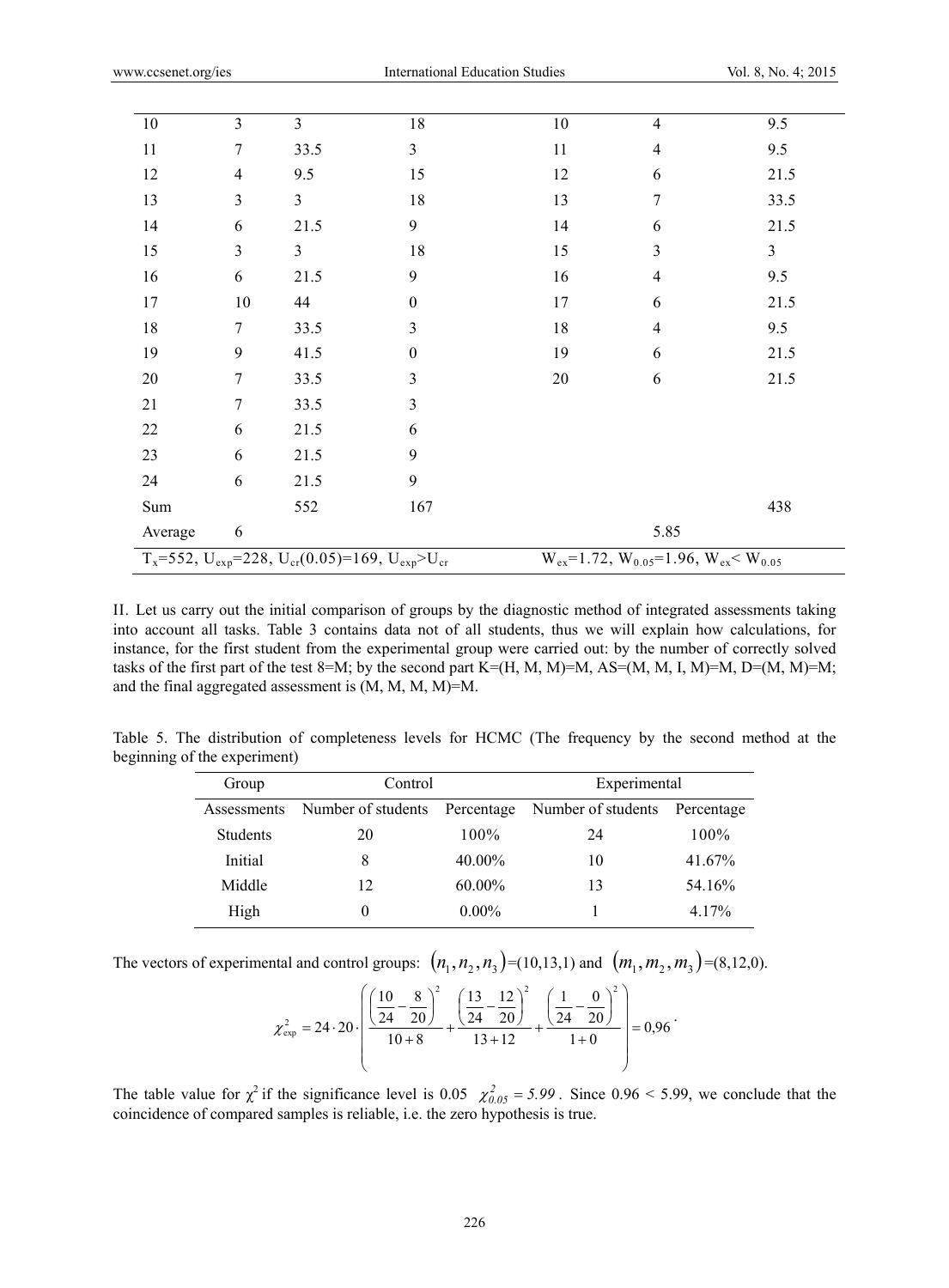2) Changes in the final states of groups.

The calculations are carried out by the same methods to check hypotheses  $H_0$  and  $H_1$ .

| Table 6. The calculation of empirical value for the WMW criterion of the final state of experimental and control |  |
|------------------------------------------------------------------------------------------------------------------|--|
| groups                                                                                                           |  |

| No. of a<br>$\operatorname{EG}$<br>member                                                                   | Experimental group:<br>$(N=24)$ | the<br>number of tasks solved<br>correctly by a EG member | The number<br>of CG<br>members<br>who<br>solved<br>correctly<br>the<br>largest<br>number of tasks | No. of a<br>CG<br>member | Control<br>correctly<br>member $(M=20)$ | group:<br>the<br>number of tasks solved<br>by<br>$\rm{a}$<br>CG |
|-------------------------------------------------------------------------------------------------------------|---------------------------------|-----------------------------------------------------------|---------------------------------------------------------------------------------------------------|--------------------------|-----------------------------------------|-----------------------------------------------------------------|
|                                                                                                             | $x_i$                           | Rank                                                      | $a_i$                                                                                             |                          | $y_i$                                   | Rank                                                            |
| $\mathbf{1}$                                                                                                | $\sqrt{6}$                      | 37.5                                                      | $\mathbf{1}$                                                                                      | $\mathbf{1}$             | 6                                       | 37.5                                                            |
| $\overline{2}$                                                                                              | $\overline{\mathbf{4}}$         | 15.5                                                      | $\sqrt{6}$                                                                                        | $\overline{c}$           | 5                                       | 28.5                                                            |
| 3                                                                                                           | $\mathfrak{Z}$                  | 5.5                                                       | 16                                                                                                | 3                        | $\tau$                                  | 41.5                                                            |
| 4                                                                                                           | 5                               | 28.5                                                      | $\boldsymbol{2}$                                                                                  | $\overline{\mathbf{4}}$  | 5                                       | 28.5                                                            |
| 5                                                                                                           | $\sqrt{6}$                      | 37.5                                                      | $\mathbf{1}$                                                                                      | 5                        | $\overline{4}$                          | 15.5                                                            |
| 6                                                                                                           | $\mathbf{9}$                    | 43.5                                                      | $\boldsymbol{0}$                                                                                  | 6                        | $\overline{4}$                          | 15.5                                                            |
| 7                                                                                                           | $\overline{4}$                  | 15.5                                                      | 6                                                                                                 | $\boldsymbol{7}$         | $\overline{4}$                          | 15.5                                                            |
| $8\,$                                                                                                       | $\overline{4}$                  | 15.5                                                      | $\sqrt{6}$                                                                                        | $8\,$                    | 5                                       | 28.5                                                            |
| 9                                                                                                           | 5                               | 28.5                                                      | $\boldsymbol{2}$                                                                                  | 9                        | $\sqrt{2}$                              | $1.5\,$                                                         |
| 10                                                                                                          | $\overline{3}$                  | 5.5                                                       | 16                                                                                                | 10                       | $\overline{3}$                          | 5.5                                                             |
| 11                                                                                                          | 5                               | 28.5                                                      | $\mathbf{2}$                                                                                      | $11\,$                   | 5                                       | 28.5                                                            |
| 12                                                                                                          | $\sqrt{6}$                      | 37.5                                                      | $\mathbf{1}$                                                                                      | 12                       | $\overline{4}$                          | 15.5                                                            |
| 13                                                                                                          | $\mathfrak{Z}$                  | 5.5                                                       | 16                                                                                                | 13                       | 5                                       | 28.5                                                            |
| 14                                                                                                          | $\overline{4}$                  | 15.5                                                      | 6                                                                                                 | 14                       | $\overline{4}$                          | 15.5                                                            |
| 15                                                                                                          | $\mathfrak{Z}$                  | 5.5                                                       | 16                                                                                                | 15                       | $\sqrt{2}$                              | 1.5                                                             |
| 16                                                                                                          | 5                               | 28.5                                                      | $\overline{2}$                                                                                    | 16                       | $\overline{4}$                          | 15.5                                                            |
| 17                                                                                                          | 9                               | 43.5                                                      | $\boldsymbol{0}$                                                                                  | 17                       | $\overline{4}$                          | 15.5                                                            |
| $18\,$                                                                                                      | 5                               | 28.5                                                      | $\overline{2}$                                                                                    | 18                       | 3                                       | 5.5                                                             |
| 19                                                                                                          | $\boldsymbol{7}$                | 41.5                                                      | $\boldsymbol{0}$                                                                                  | 19                       | $\overline{4}$                          | 15.5                                                            |
| 20                                                                                                          | $\epsilon$                      | 37.5                                                      | $\mathbf{1}$                                                                                      | $20\,$                   | $\overline{4}$                          | 15.5                                                            |
| 21                                                                                                          | 5                               | 28.5                                                      | $\overline{c}$                                                                                    |                          |                                         |                                                                 |
| $22\,$                                                                                                      | $\overline{4}$                  | 15.5                                                      | 6                                                                                                 |                          |                                         |                                                                 |
| 23                                                                                                          | 6                               | 37.5                                                      | $\mathbf{1}$                                                                                      |                          |                                         |                                                                 |
| 24                                                                                                          | 5                               | 28.5                                                      | $\sqrt{2}$                                                                                        |                          |                                         |                                                                 |
| Sum                                                                                                         |                                 | 615                                                       | 113                                                                                               |                          |                                         | 375                                                             |
| Average                                                                                                     | 5.08                            |                                                           |                                                                                                   |                          | 4.2                                     |                                                                 |
| $T_x=615$ , $U_{exp}=165$ , $U_{cr}(0.05)=169$ , $U_{exp}W_{ex} = 2.99, W_{0.05} = 1.96, W_{ex} > W_{0.05}$ |                                 |                                                           |                                                                                                   |                          |                                         |                                                                 |

Conclusion: the reliability of differences between the characteristics of compared samples is 95% by the Wilcoxon's W-criterion (the levels are statistically different; the alternative hypothesis  $H_1$  is confirmed) and Mann-Whitney's U-criterion.

Let us carry out the final comparison of the groups using the diagnostic method of integrated assessments taking into account all the tasks.

The vectors for experimental and control groups:  $(n_1, n_2, n_3) = (3, 17, 4)$  and  $(m_1, m_2, m_3) = (8, 12, 0)$ .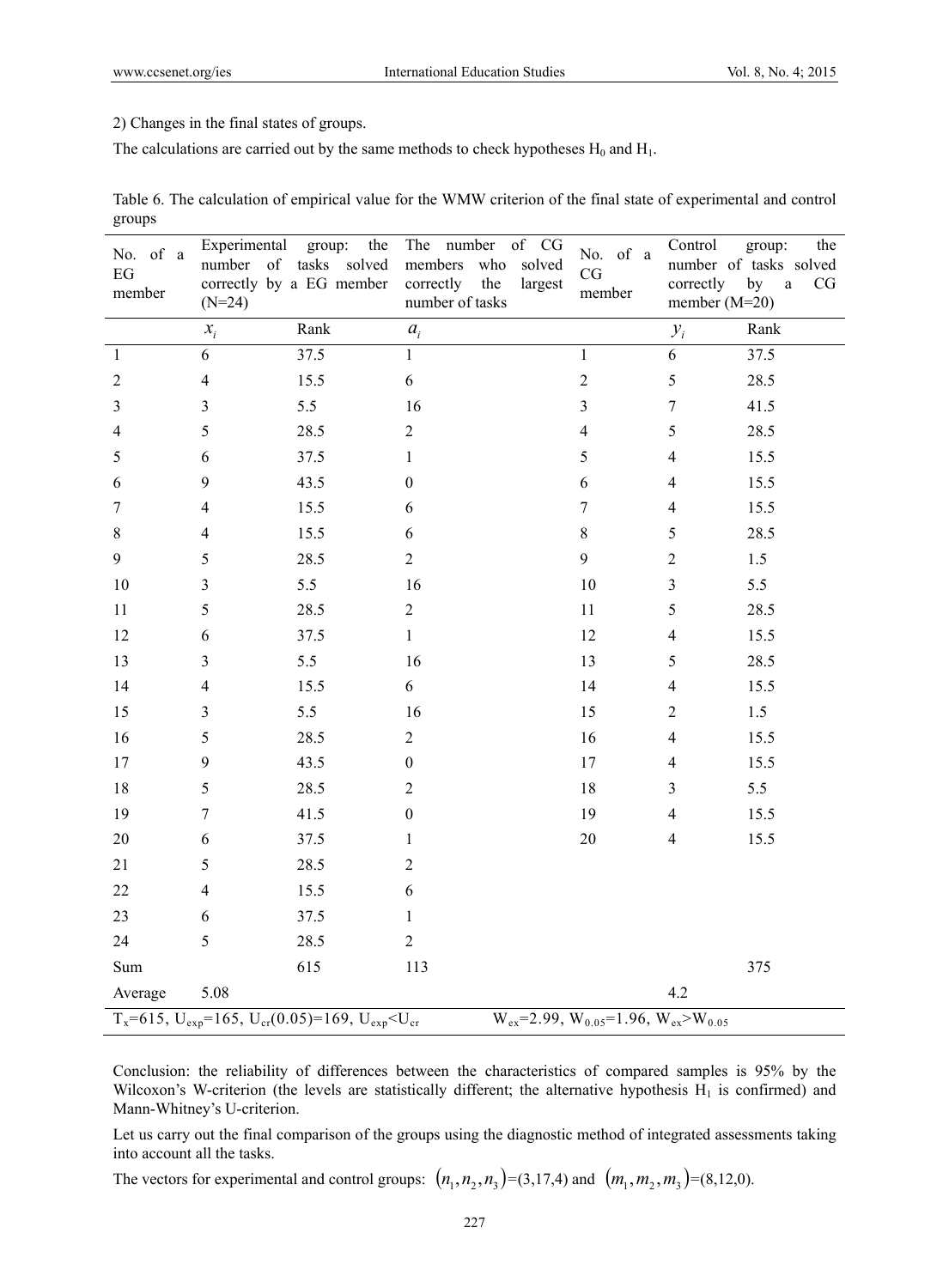| Group           | Control            |            | Experimental       |            |  |
|-----------------|--------------------|------------|--------------------|------------|--|
| Assessments     | Number of students | Percentage | Number of students | Percentage |  |
| <b>Students</b> | 20                 | $100\%$    | 24                 | $100\%$    |  |
| Initial         | 8                  | $40.00\%$  |                    | 12.50%     |  |
| Middle          | 12                 | 60.00%     | 17                 | 70.83%     |  |
| High            |                    | $0.00\%$   | 4                  | 16.67%     |  |

Table 7. The distribution of completeness levels for HCMC (The frequency by the second method at the end of the experiment)

$$
\chi_{\text{exp}}^2 = 24 \cdot 20 \cdot \left[ \frac{\left(\frac{3}{24} - \frac{8}{20}\right)^2}{3+8} + \frac{\left(\frac{17}{24} - \frac{12}{20}\right)^2}{17+12} + \frac{\left(\frac{4}{24} - \frac{0}{20}\right)^2}{4+0} \right] = 6,87
$$

The table value for  $\chi^2$  if the significance level is 0.05  $\chi^2_{0.05} = 5.99$ . Since 6.87>5.99, we conclude that the differences between compared samples are reliable, i.e. the alternative hypothesis is true.

All the methods of assessment give the same conclusion that the initial state of experimental and control groups coincides and the final state of them is different. We can decide that the changes are caused by the experimental method of training.

## **4. Discussion**

The research allowed finding the mechanisms and means to influence effectively the formation of students' HCMC qualities during the course of mathematics history in teachers' training university. From the viewpoint of the problem set forth by this paper, the most significant of them are: the methodological system; the dialogue of cultures as a condition and means for communication; types of TSPD and series of THMT supporting the formation of HCMC. The hypothesis about the effectiveness of HCMC formation conditions in the developed methodological system of teaching the history of mathematics is confirmed.

The mathematics history teaching methods worked out by the author for the students of teachers' training universities has a practical significance. Author's tutorial "The History of Mathematics" for students was published and approved (Gilmullin, 2009). During the experiment, the most effective special training means, forms and methods were found and tested: the training methodological tasks; the historical analysis of mathematics teaching materials; the local history of mathematics; the regional and national component of mathematics history; historical identification; synoptic tables; historical methodological lines; tests, compositions, projects, elective courses on the history of mathematics; the historiography of tasks; the museum of mathematics history and so on.

#### **5. Conclusion**

The course of the history of mathematics in teachers' training university can be used to form the HCMC of future teachers. It is possible to make them carry out some profession-oriented actions using the facts of mathematics history (to set the goals for math lessons; to choose the methods and means of teaching with a glance to historical experience; to find the motivating and developing elements in teaching mathematics, etc.).

This research can be developed in introducing the worked out methodological system for the history of mathematics into the practice of teachers' training universities and centers of professional advancement for mathematics teachers. It is possible to use similar methodological system and their components (particularly, TSPD and THMT) for teaching other subjects. Besides, the theory of math teacher's professional culture and the role of mathematics history in its improvement needs further development. It seems possible to continue the research of uninterrupted teaching of mathematics history at university and school. It should form and develop the mathematical culture for professional goals.

At present, all university courses for the professional training of future math teachers should be connected with new Federal State Educational Standards (*The Federal* …, 2011). A teacher of mathematics is required to be ready to use a cultural-historical approach to teaching mathematics at school. Now the school mathematical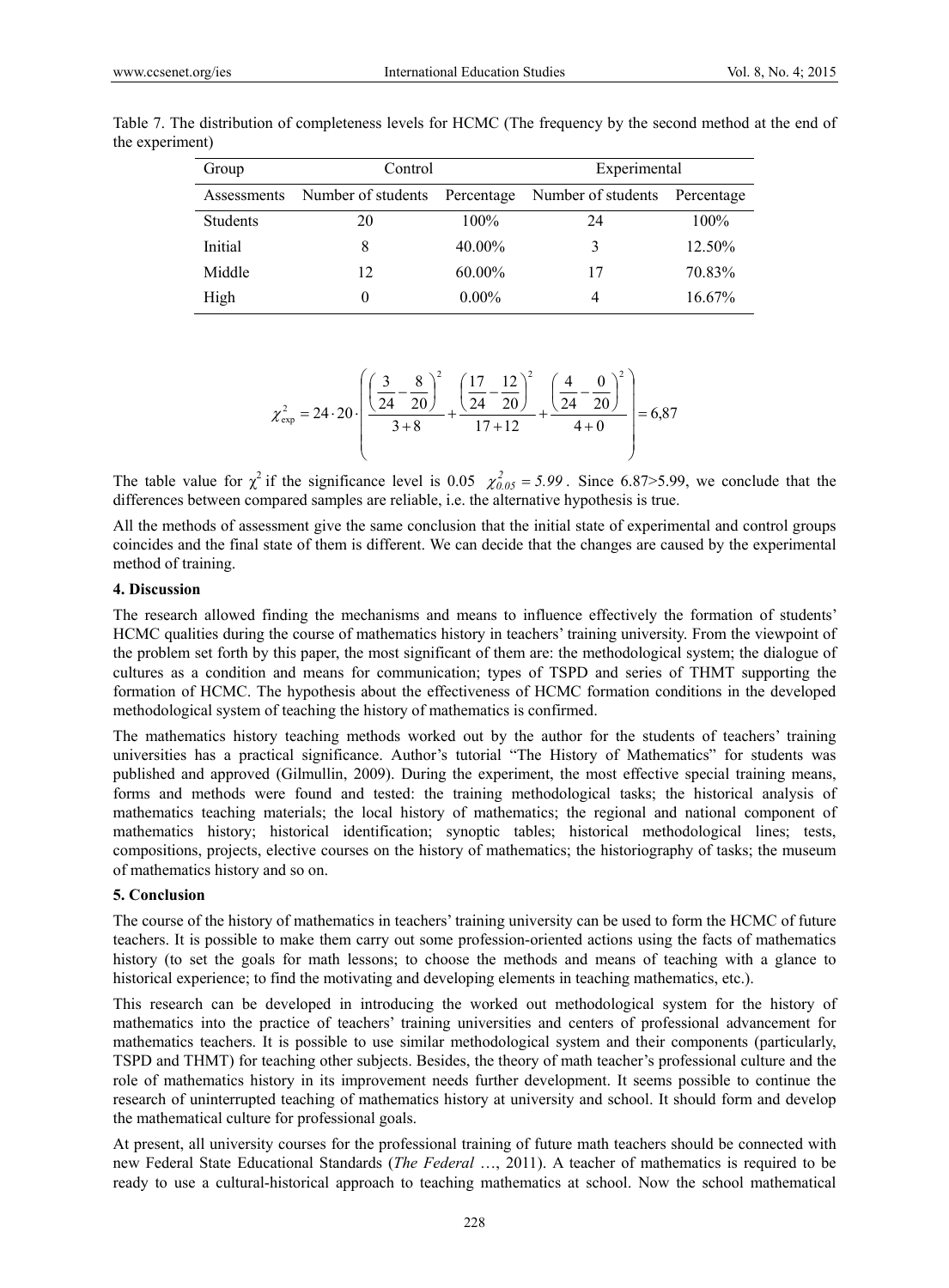course includes an additional methodological section: "Mathematics in its Historical Development" (*The Exemplary* …, 2011).

#### **Acknowledgements**

Thanks to A. L. Zhokhov for the help in researching.

#### **References**

- Afanasyev, V. V. (2007). *The Probability Theory*. Moscow: VLADOS. Retrieved from http://bookgdz.ru/teoriyaveroyatnsti/10561-afanasev-v-v-chitat-teoriya-veroyatnostej-onlajn
- Beloborodova, S. V. (1999). On the Historical Genetic Approach. *Mathematics at School, 6*, 7-10.
- Beloborodova, S. V. (1999). *The Professional Educational Line of the Mathematics History Course for the Teachers of Mathematics* (Ph.D. thesis, Moscow City Teachers' Training University, Moscow, Russia). Retrieved from http://www.dissercat.com/content/professionalno-pedagogicheskaya-napravlennost-istoriko -matematicheskoi-podgotovki-uchitelei
- Bobynin, V. V. (1886). *The Philosophical, Scientific and Educational Significance of the History of Mathematics*. Moscow: Published by the editorial board of journal "Physical and Mathematical Sciences in their Present and Past".
- Bobynin, V. V. (1913). The Goals, Forms and Means to Introduce Historical Elements into the Course of Mathematics in Secondary School. *The Proceeding of the 1<sup>st</sup> All-Russian Congress of Mathematics Teachers*. Saint-Petersburg: The Sever Publishing House.
- Burova, N. S. (2000). *The Course of Mathematics History as a Factor of Humanization and Humanitarization of Mathematical Education in Teachers' Training University* (Ph.D. thesis, Novosibirsk State Teachers' Training University, Novosibirsk, Russia). Retrieved from http://www.dissercat.com/content/kurs-istoriimatematiki-kak-faktor-gumanizatsii-i-gumanitarizatsii-matematicheskogo-obrazova
- Drobyshev, Yu. A. (2004). *The Historical Aspect in Teacher's Methodological Training*. Kaluga: The KSTTU Publishing House.
- Drobyshev, Yu. A. (2011). *The Multi-Level Teaching of the History of Mathematics for Future Mathematics Teachers* (PhD thesis, Moscow City Teachers' Training University, Moscow, Russia). Retrieved from http://www.dissercat.com/content/mnogourovnevaya-istoriko-matematicheskaya-podgotovka-budushchegouchitelya-matematiki
- Gilmullin, M. Ph. (2009). *The Historical Component of the Mathematical Methodological Culture of Students Taking the Course of Mathematics History at Teachers' Training University* (Ph.D. thesis, Ushinsky State Teachers' Training University, Yaroslavl, Russia). Retrieved from http://www.dissercat.com/content/ formirovanie-istoricheskogo-komponenta-matematiko-metodicheskoi-kultury-studentov-pri-obuche
- Gilmullin, M. Ph. (2009). *The History of Mathematics*. Yelabuga: The YSTTU Publishing House. Retrieved from http://www.egpu.ru/lib/elib/Data/Content/129936576714671565/Gilmullin M.F. Istorija matematiki. Uch ebnoe\_posobie.\_(2009).pdf
- Grattan-Guinness, I. (2004). The mathematics of the past: Distinguishing its history from our heritage. *Historia Mathematica, 31*, 163-185. http://dx.doi.org/10.1016/S0315-0860(03)00032-6
- Karp, A., & Schubring, G. (2014). *Handbook on the History of Mathematics Education*. New York: Springer Science+Business Media. http://dx.doi.org/10.1007/978-1-4614-9155-2
- Mordkovich, A. G. (1986). *The Professional Training of Mathematics Teachers at University* (PhD thesis, The Moscow City Teachers' Training University, Moscow, Russia). Retrieved from http://www.dissercat.com /content/professionalno-pedagogicheskaya-napravlennost-spetsialnoi-podgotovki-uchitelya-matematiki-v-
- Novikov, D. A. (2004). *Statistical Methods in Educational Research (Standard Cases)*. Moscow: MZ-Press.
- Polyakova, T. S. (1997). *The Historical Methodological Training of Mathematics Teachers: The Methodological Mechanism*. Rostov-on-Don: The RSTTU Publishing House.
- Polyakova, T. S. (1998). *The Historical Methodological Training of Mathematics Teachers at University* (PhD thesis, Rostov State Teachers' Training University, Rostov-on-Don, Russia). Retrieved from http://www.dissercat.com/content/istoriko-metodicheskaya-podgotovka-uchitelei-matematiki-v-pedagogich eskom-universitete
- Safuanov, I. S. (2000). *The Genetic Approach to Mathematical Subjects in Teachers' Training Universities* (PhD